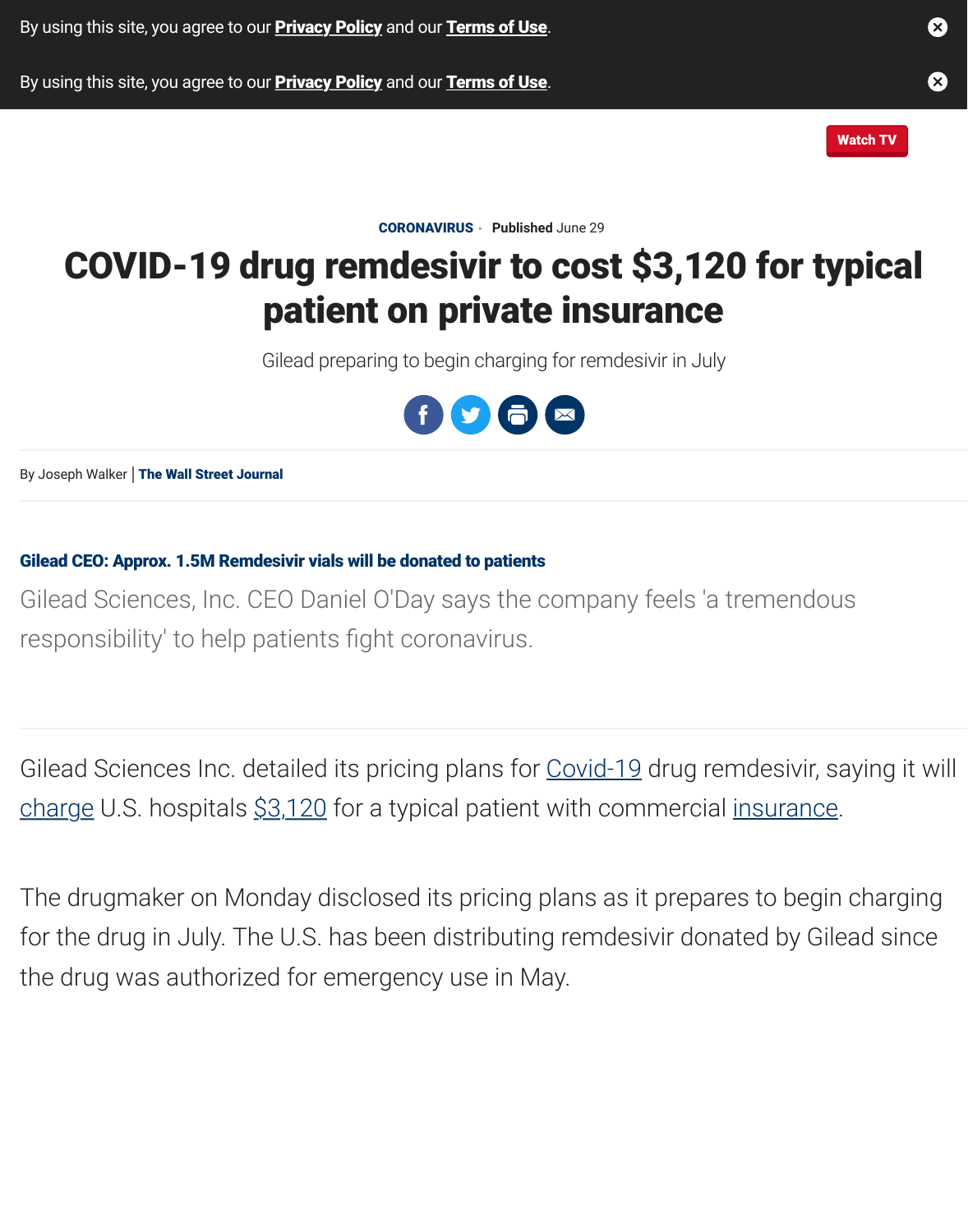Under the c[omp](https://www.foxbusiness.com/quote?stockTicker=GILD)any's plans, Gilead will charge a higher price for patients. insurance in the U.S., and a lower price for U.S. government health programs Medicare and all other developed countries that insure their patients

## **GILEAD SCIENCES: WHAT TO KNOW ABOUT THE BIOPHARMA CO FOR A CORONAVIRUS CURE**

The government price will be \$390 per dose or \$2,340 per patient for treatment course and \$4,290 for a longer treatment course.

[Gilead said in the U.S. it will charge nongovernment buyers such as hospitals about](https://www.foxbusiness.com/lifestyle/gilead-sciences-what-to-know) as hospitals as hospitals as h \$520 per dose, or a third more than the government price, for patient commercially insured. That works out to \$3,120 for a patient getting common course of treatment, and \$5,720 for the longer treatment du

#### **WHAT IS REMDESIVIR, GILEAD'S POSSIBLE CORONAVIRUS DRUG?**

The U.S. is the only developed country where Gilead will charge two prices. Executive Daniel O'Day said in an interview. In other nations, governments drug prices directly with drugmakers. "The logic is that we wanted a stingle government government government price around the developed world," Mr. O'Day said.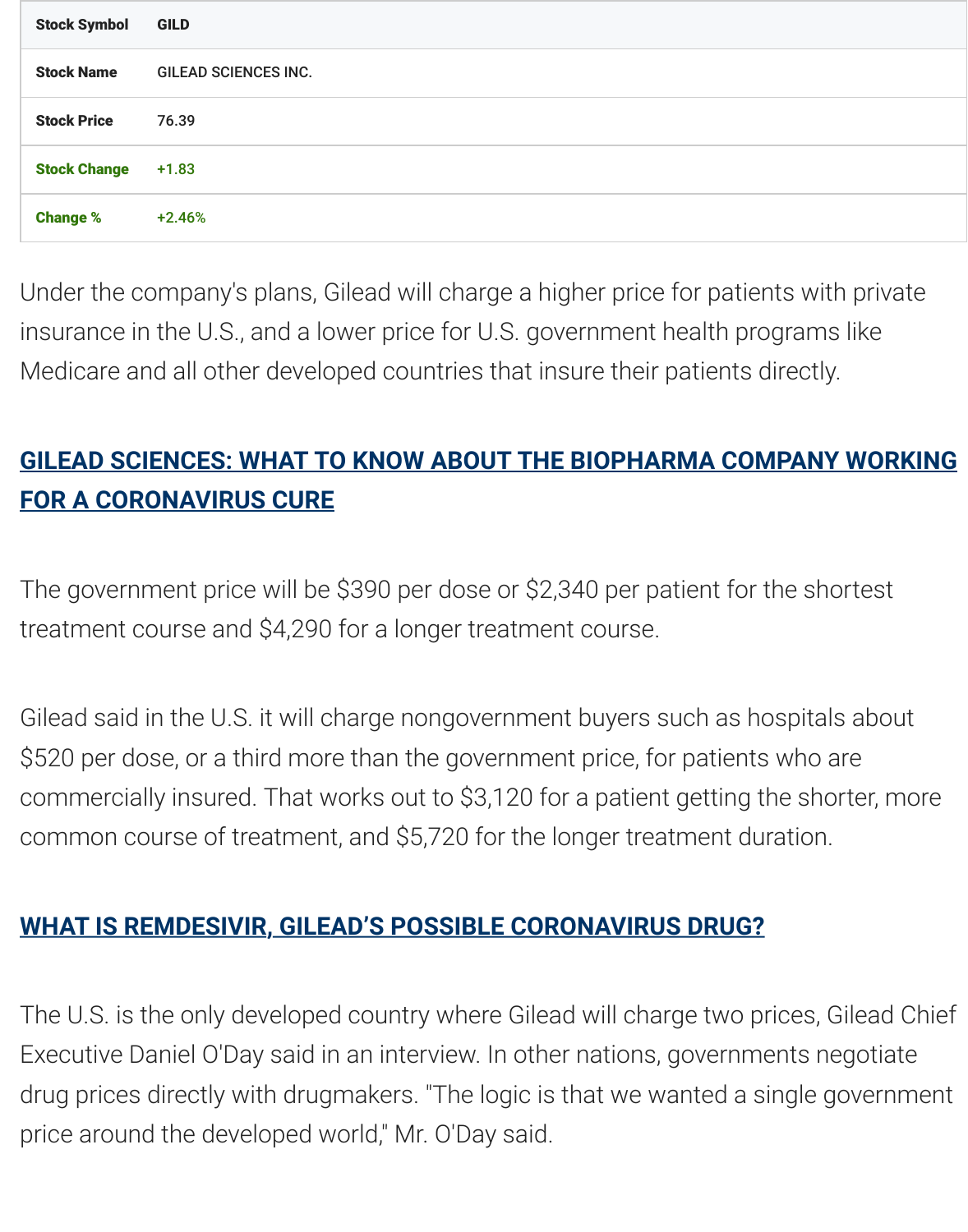programs such as Medicaid typically receive statutorily-defined disco companies receive in the private market.

"This medicine is priced far below the value it brings to health-care sy true for private payers and government payers," Mr. O'Day said.

On average, the drug should help reduce hospital costs by \$12,000 por Gilead estimated the savings based on data showing that each day c costs \$3,000 and that patients taking remdesivir are discharged four those receiving standard treatment, Mr. O'Day said.

#### **GILEAD SAYS REMDESIVIR HELPED MODERATE CORONAVIRUS PA**

Covid-19 patients get two doses of remdesivir by infusion on the first daily afterward. The shortest treatment course is five days, while a lo course takes 10 days.

Currently, 90% to 95% of patients receive five-day treatment courses,

Remdesivir is the first antiviral drug shown to be effective at treating major clinical trial, reducing patients' recovery times by four days cor placebo group in a large study funded by the National Institute of Alle Diseases.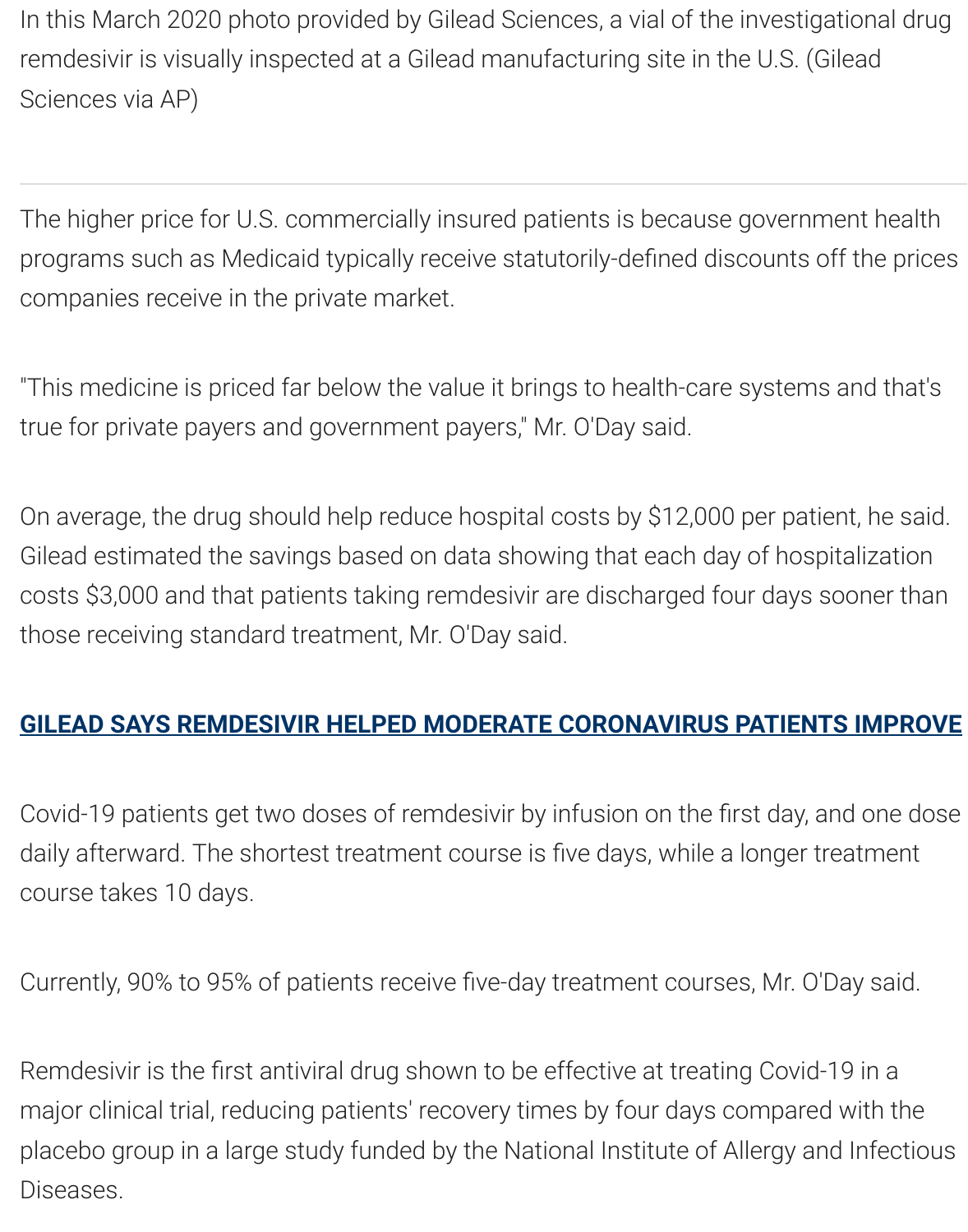to treat Covid-19, but doctors are allowed to prescribe it "off-label" un regulations.

Given its unique status, remdesivir's pricing has been widely anticipateddebated--among doctors, health insurers and investors. It could serve point for other drugs that eventually prove to safely treat coronavirus

The Institute for Clinical and Economic Review, a nonprofit group that pharmaceutical prices, said last week that a cost-effective price for re \$2,520 to \$2,800 per patient if dexamethasone becomes a standard Covid-19.

Without dexamethasone, a cheap generic medication, remdesivir wo effective at a range of \$4,580 to \$5,080 a patient, ICER said.

### **GET FOX BUSINESS ON THE GO BY CLICKING HERE**

The U.S. Food and Drug Administration on May 1 authorized emerger remdesivir through the course of the pandemic. Gilead plans to seek approval.

[In July, Gilead will start charging for the drug, but fede](https://foxbusiness.onelink.me/Zkcx?pid=AppArticleLink&af_dp=foxbusinesssaf%3A%2F%2F&af_web_dp=https%3A%2F%2Fwww.foxbusiness.com%2Fapps-products)ral and state of deciding which hospitals receive it. In September, Gilead expects to h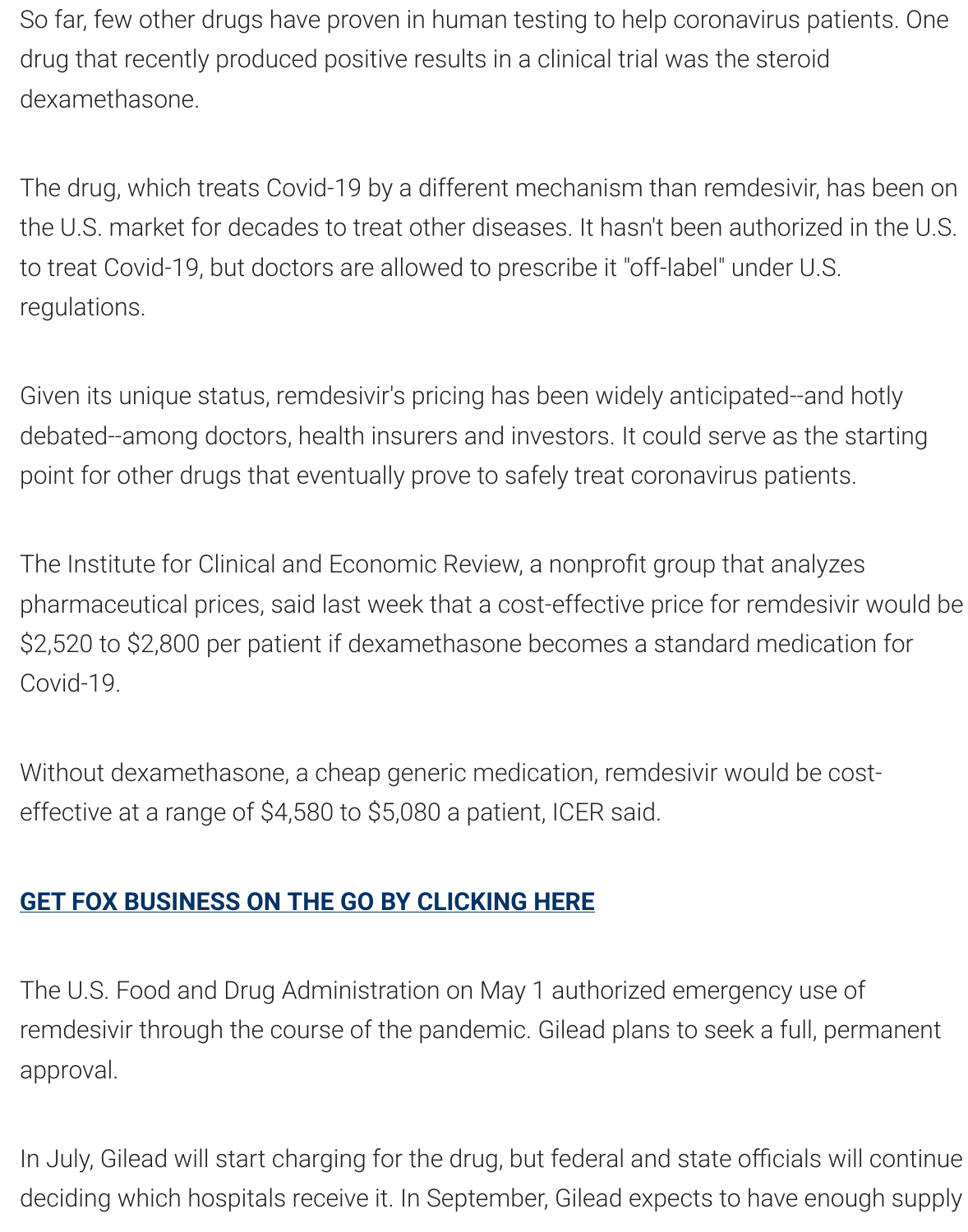The NIAID funded the study that showed it sped the recovery of hosp patients, and expects to spend at least \$30 million on the study throu fiscal year, an NIAID spokesman said in February.

### **ASTRAZENECA APPROACHED GILEAD ABOUT POTENTIAL MERGE**

Gilead has also invested in researching remdesivir. The company pre the drug to treat Ebola patients, but it didn't work as well as other drugs. other researchers explored remdesivir's Covid-19 use after the virus  $\epsilon$ 

Gilead has said it spent about \$50 million on research and developm drug in the first quarter, or about 4.5% of its total R&D spend. Throug Gilead expects to spend more than \$1 billion on developing and man remdesivir, Mr. O'Day said.

### **CLICK HERE TO READ MORE ON FOX BUSINESS**

Some generic drugmakers have said they plan to charge less than \$1 course in India and Bangladesh, where Gilead has licensed rights to sell estimates that the raw materials needed to make remdesivir cost about for a 10-day treatment course, citing a recent academic paper

Write to Joseph Walker at joseph.walker@wsj.com